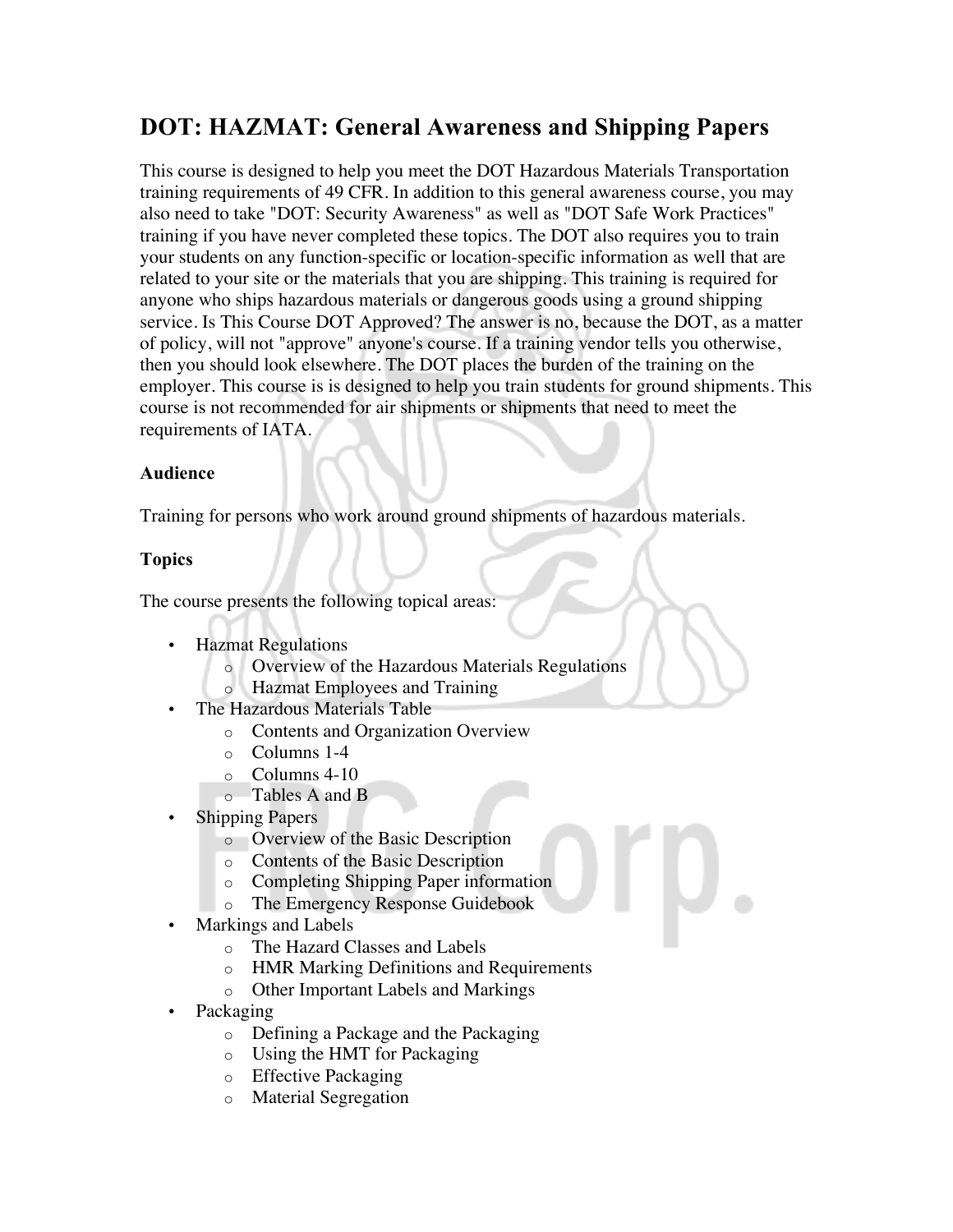- Placarding and Transportation
	- o Placarding Requirements
	- o Placarding Placement
	- o Location of Shipping Papers in Transit Vehicles

### **Intended Learning Outcomes**

Upon successful completion of this course you will be better prepared to:

- Employ information on hazardous materials regulations.
	- o Identify the Hazardous Material Regulations.
	- o Identify the Hazardous Materials Table.
	- o Define the term hazardous material.
	- o Define a Hazmat Employer.
	- o Define a Hazmat Employee.
	- o Describe the four types of required Hazmat training.
- Use the hazardous materials table.
	- o Identify the 10 columns of the HMT.
	- o Describe the shipping regulations symbols.
	- o Determine the correct shipping name.
	- o Recognize abbreviations used in the description.
	- o Recognize hazard classifications.
	- o Use correct identification numbers.
	- o Describe the 3 packing groups.
	- o Locate packing regulations in the HMT.
	- o Recognize the uses of Appendix A and B.
- Employ appropriate information to complete shipping papers.
	- o Write the correct Basic Description of a Hazardous Material.
	- o Use 4 methods to indicate Hazardous Materials on shipping papers.
	- o Identify the correct placement of additional material descriptions.
	- o Describe the requirements of the emergency contact.
	- o Recognize the use of the Emergency Response Guidebook.
- Practice proper hazmat marking and labeling.
	- o Recognize the 9 Hazard classes.
	- o Describe HMR label requirements.
	- o Define a marking according to the HMR.
	- o Apply the HMT to complete package markings.
	- o Describe the HMR marking requirements.